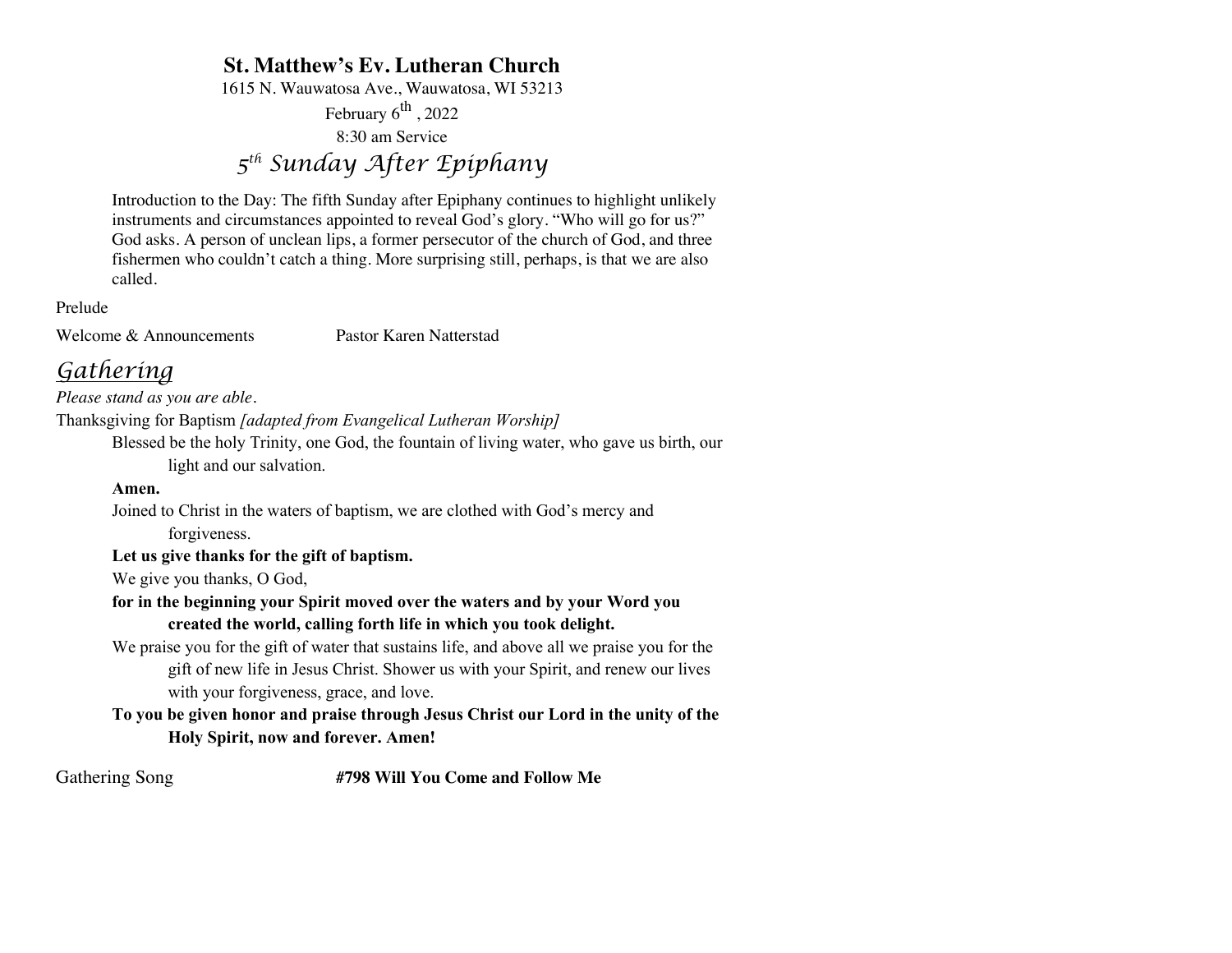Litany for the Fifth Sunday after Epiphany

Like Isaiah before us,

**we are amazed by what the Lord has done.**

As so many followers have done before,

**may we respond to his call by saying, "Here I am! Send me!"**

As time spreads before us,

**may our eyes be open to the opportunities we have to share the Gospel with others.** And as more people seek to know the Lord,

**may news of him be made known to them all, so that they, too, may know the joy of the Lord. Amen.**

Apostolic Greeting

Arise shine; for the Light has come!

#### **The glory of the Lord has risen upon us!**

The grace of God that extends to all nations in Christ Jesus through the work of the Holy Spirit be with you all.

#### **And also with you.**

Prayer of the Day

Most holy God, the earth is filled with your glory, and before you angels and saints stand in awe. Enlarge our vision to see your power at work in the world, and by your grace make us heralds of your Son, Jesus Christ, our Savior and Lord.

#### **Amen.**

*Please be seated.*

## *Word*

First Reading Isaiah 6:1-8 [9-13] Read by Jacquelyn Brown

> *Through a vision in the temple, the eighth-century prophet Isaiah is called by God to announce judgment against Israel. Aware of his sinfulness and shortcomings, Isaiah is initially hesitant. But when God calls, Isaiah responds, "Here am I; send me!"*

Word of God, word of life.

**Thanks be to God.**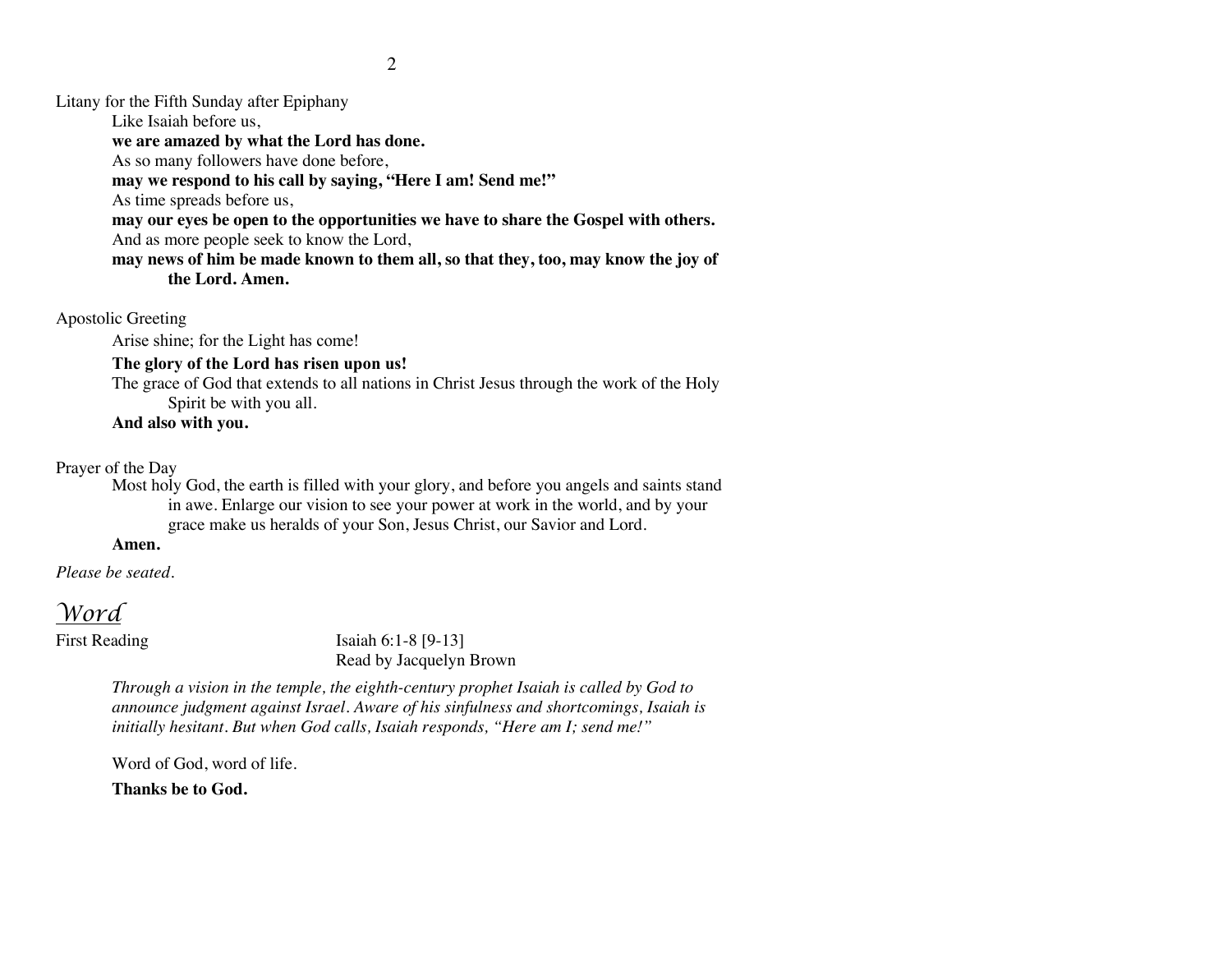Psalm Psalm 138 *I will bow down toward your holy temple. (Ps. 138:2)*

Let us read responsively and sing from Psalm 138.



Text: Psalm 138. Music: John R. Paradowski. Copyright © 2022. Used by permission. All rights reserved.

I will give thanks to you, O LORD, with my whole heart; before the gods I will sing your praise.

#### **I will bow down toward your holy temple and praise your name, because of your steadfast love and faithfulness; for you have glorified your name and your word above all things.** *Refrain.*

When I called, you answered me; you increased my strength within me.

**All the rulers of the earth will praise you, O LORD, when they have heard the words of your mouth.** 

They will sing of the ways of the LORD, that great is the glory of the LORD.

**The LORD is high, yet cares for the lowly, perceiving the haughty from afar.** *Refrain*

Though I walk in the midst of trouble, you keep me safe; you stretch forth your hand against the fury of my enemies; your right hand shall save me.

**You will make good your purpose for me; O LORD, your steadfast love endures forever; do not abandon the works of your hands.** *Refrain.*

Second Reading 1 Corinthians 15:1-11 Read by Cameron Dahlquist

> *Paul delivers in a nutshell the story of the gospel that was given to him. In the lineage of the Christian faith, we have received the good news of God's love from generations of believers before us, and we continue to tell this story to the world.*

Word of God, word of life. **Thanks be to God.**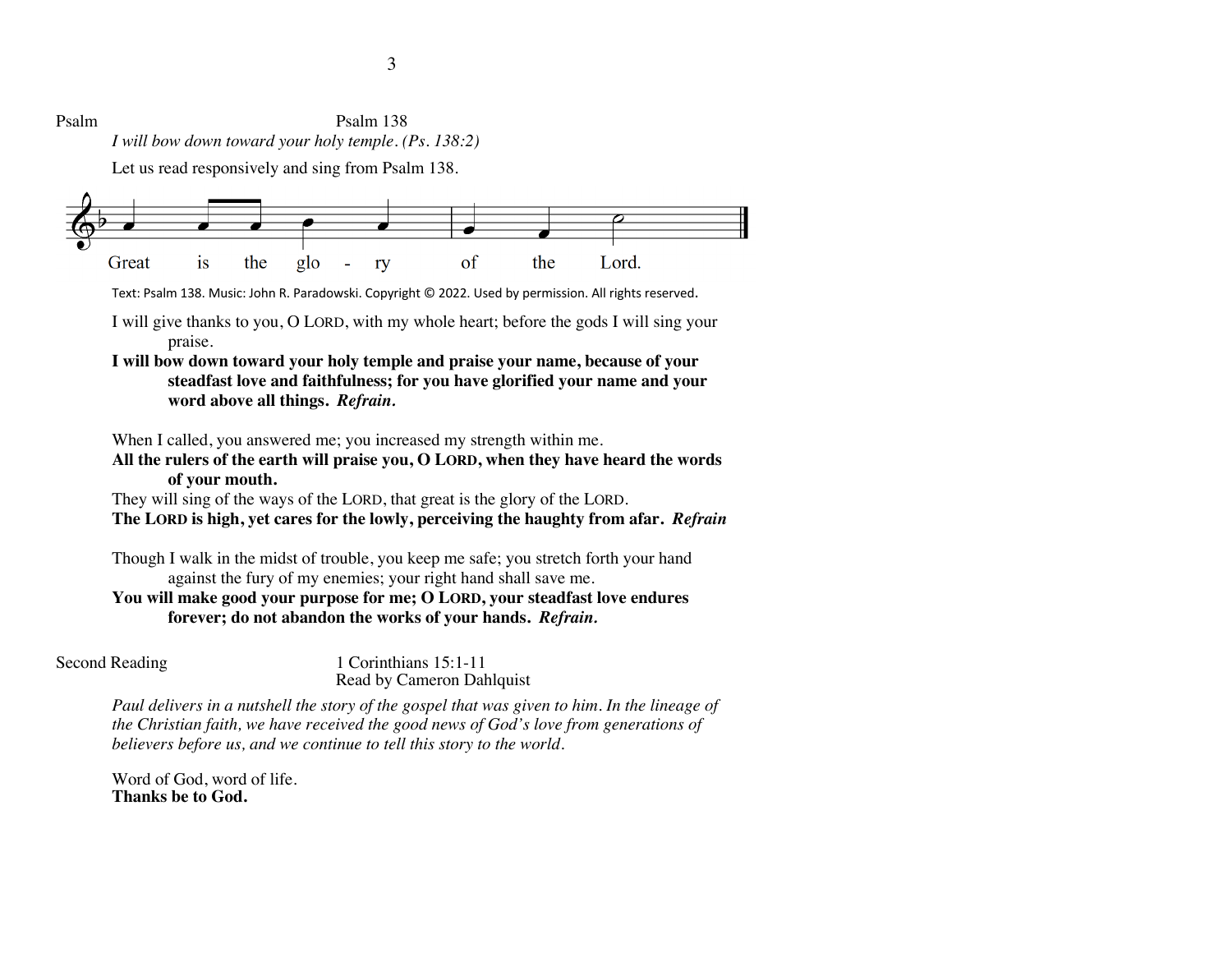*Please stand as you are able.* Gospel Acclamation **Alleluia! Glory Be** Lo, the  $Al - le$  $\ln - i$ a! Light of the world is  $shin - ing$ bright. fol - low faith - ful -Those who  $1v$  $fish -ers$ in the world shall be.  $Al - le - lu - ia!$   $Glo - rv$ he to the Lord  $e$  - ter - nal lv.

Text: Arden Mead. Text Copyright © 2004. Creative Communication for the Parish. All rights reserved. Used by permission. Music: Conrad Kocher, 1786-1872. Tune: Dix. Meter: 77 77 77

Gospel Luke 5:1-11

*Jesus' teaching of God's word has begun to draw great crowds. For Simon, James, and John, Jesus' teaching inspires hospitality, then obedience, and then risk. After Jesus' creative power is revealed, fear and amazement leads these three fishermen to leave everything behind to become apostles.*

The holy gospel according to Luke, the  $5<sup>th</sup>$  chapter. **Glory to you, O Lord.**

The Gospel of the Lord for you this day. **Praise to you, O Christ.**

*Please be seated.*

Sermon Pastor Karen Natterstad

*Please stand as you are able.*

Hymn of the Day **#817 You Have Come Down to the Lakeshore**

*(Prayer Cards will be collected during the Hymn of the Day)*

# *Affirmation of Baptism (Confirmation)*

Dear friends, we give thanks for the gift of baptism and for these people, one with us in the body of Christ, who are making public affirmation of their baptism.

I present **Jacquelyn Brown** and **Cameron Dahlquist**, who desire to make public affirmation of their baptism.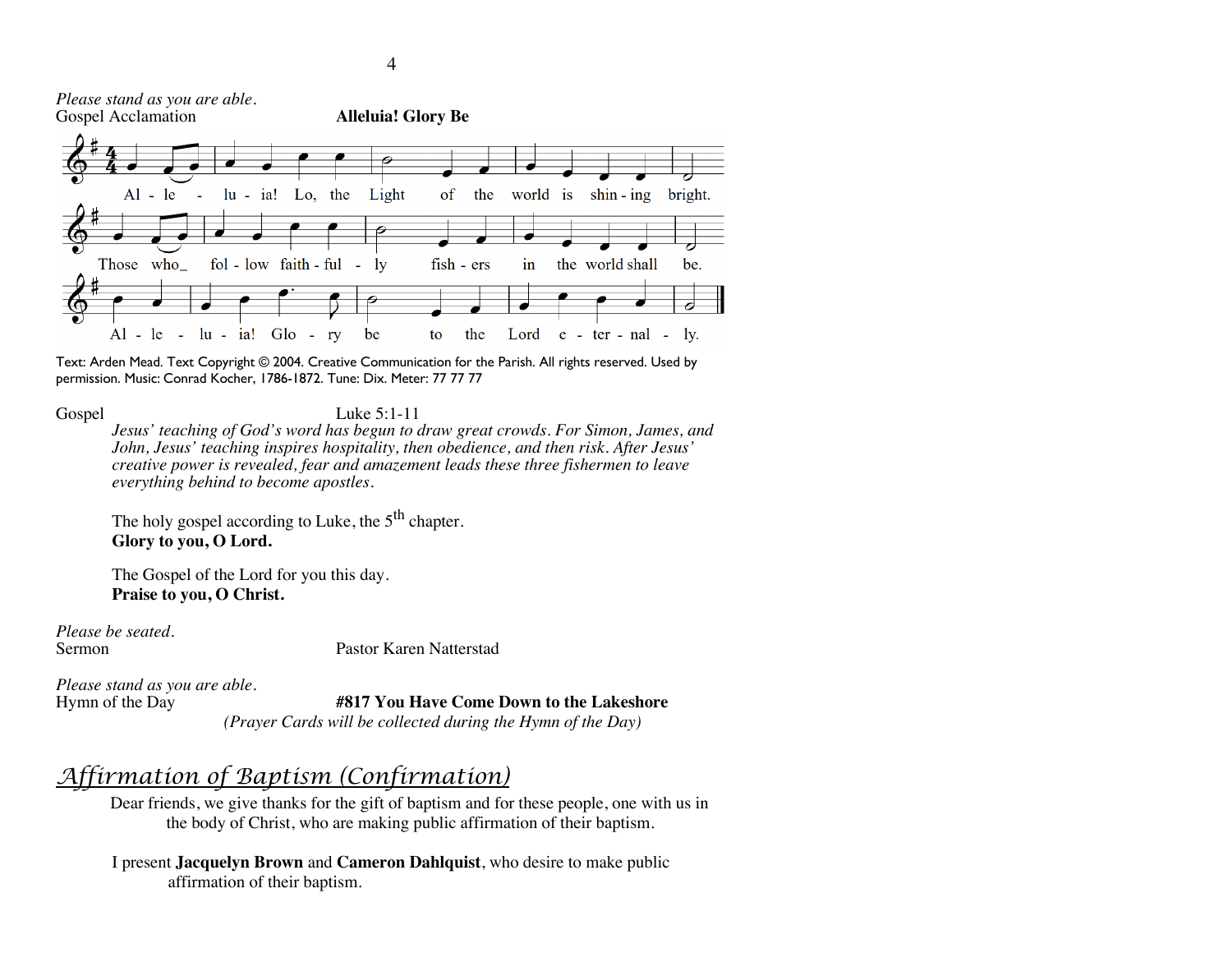Let us pray. Merciful God, we thank you for these sisters, whom you have made your own by water and the Word in baptism. You have called them to yourself, enlightened them with the gifts of your Spirit, and nourished them in the community of faith. Uphold your servants in the gifts and promises of baptism and unite the hearts of all whom you have brought to new birth. We ask this in the name of Christ.

#### **Amen.**

*Please stand as you are able.*

Profession of Faith

I ask you to profess your faith in Christ Jesus, reject sin, and confess the faith of the church.

Do you renounce the devil and all the forces that defy God, the powers of this world that rebel against God, and the ways of sin that draw you from God? Confirmands**: I renounce them.**

#### *[Congregation joins in the creed.]*

Do you believe in God the Father? **I believe in God, the Father almighty, creator of heaven and earth.**

Do you believe in Jesus Christ, the Son of God?

**I believe in Jesus Christ, God's only Son, our Lord, who was conceived by the Holy Spirit, born of the virgin Mary, suffered under Pontius Pilate, was crucified, died, and was buried; he descended to the dead. On the third day he rose again; he ascended into heaven, he is seated at the right hand of the Father, and he will come to judge the living and the dead.**

Do you believe in God the Holy Spirit? **I believe in the Holy Spirit, the holy catholic church, the communion of saints, the forgiveness of sins, the resurrection of the body,**

**and the life everlasting.**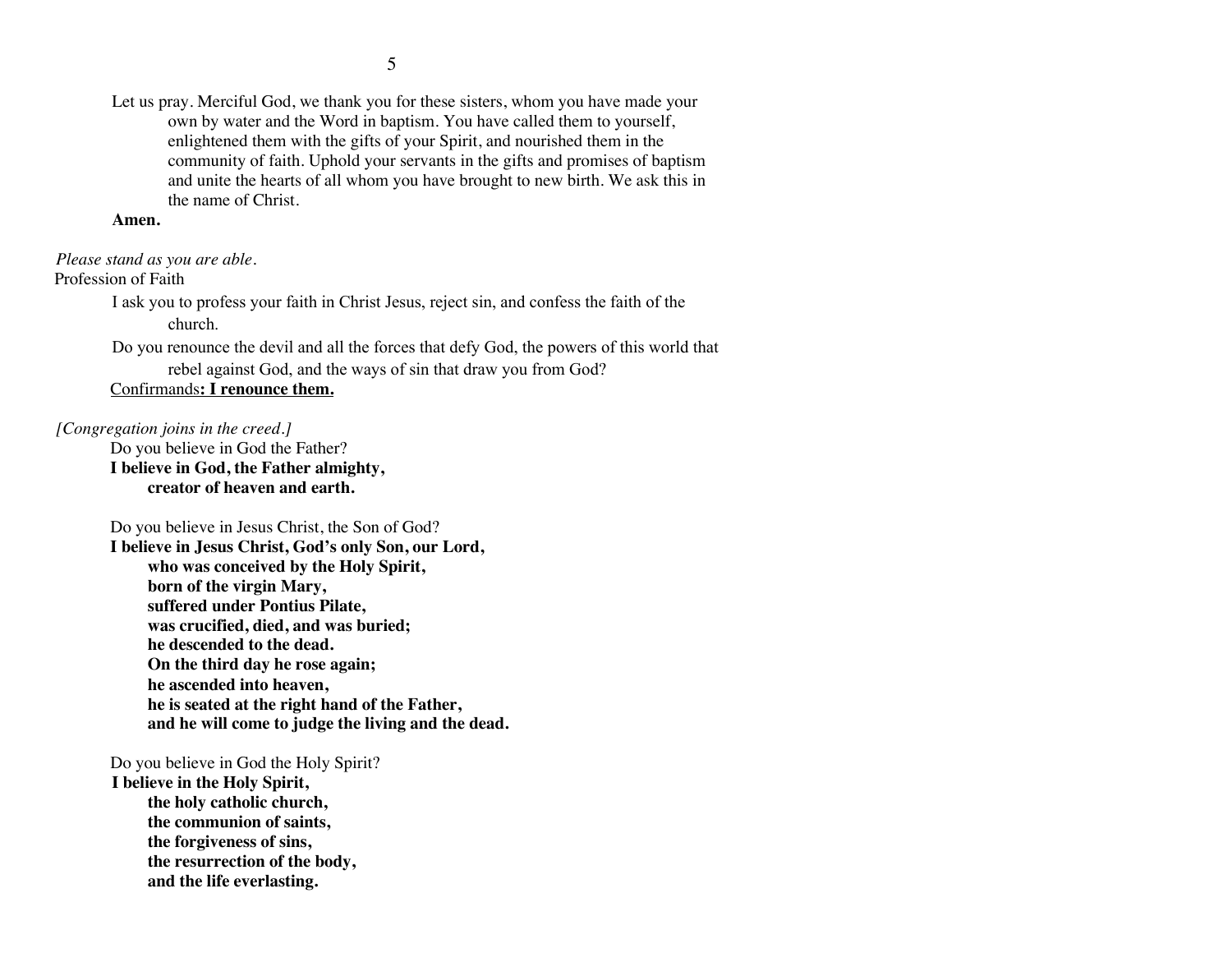6

*Please be seated.*

Affirmation in the Presence of the Assembly

You have made public profession of your faith. Do you intend to continue in the covenant God made with you in holy baptism:

to live among God's faithful people, to hear the word of God and share in the Lord's supper, to proclaim the good news of God in Christ through word and deed,

to serve all people, following the example of Jesus,

and to strive for justice and peace in all the earth?

### Confirmands**: I do, and I ask God to help and guide me.**

People of God, do you promise to support these sisters and pray for them in their life in Christ?

### **We do, and we ask God to help and guide us.**

Let us pray. We give you thanks, O God, that through water and the Holy Spirit you give us new birth, cleanse us from sin, and raise us to eternal life.

Stir up in Jacquelyn and Cameron the gift of your Holy Spirit: the spirit of wisdom and understanding, the spirit of counsel and might, the spirit of knowledge and the fear of the Lord, the spirit of joy in your presence, both now and forever.

#### **Amen.**

Congregational Blessing

Let us rejoice with these sisters in Christ.

**We rejoice with you in the life of baptism. Together we will give thanks and praise to God and proclaim the good news to all the world.**

*Please stand as you are able.*

Prayers of Intercession

The Spirit of the Lord is poured out upon us in abundance; so we are bold to pray for the church, the world, and all that God has made.

…God of grace, **hear our prayer.**

Since we have such great hope in your promises, O God, we lift these and all of our prayers to you in confidence and faith; through Jesus Christ our Savior. **Amen.**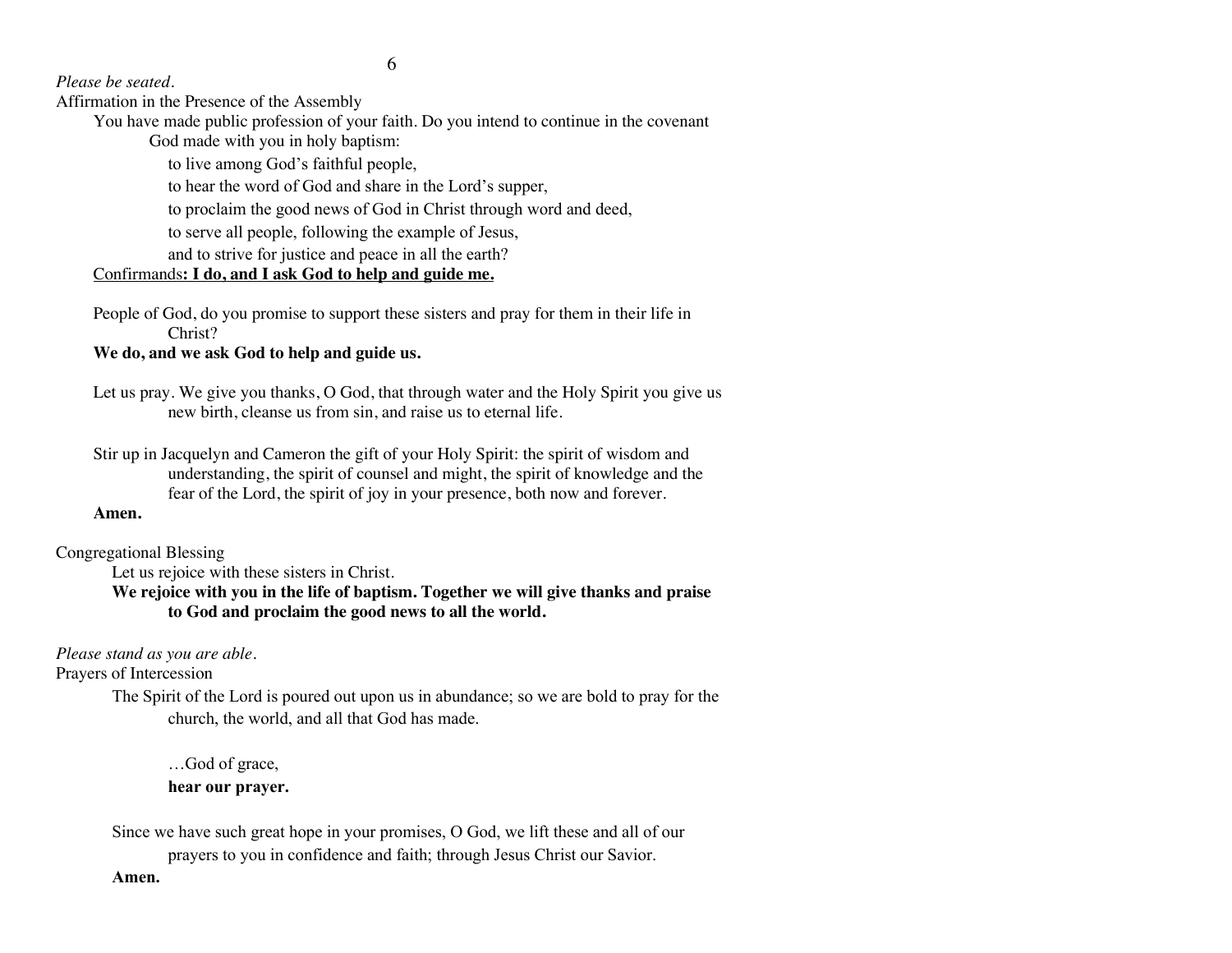Sharing the Peace of Christ The peace of the Lord be with you all. **And also with you.**

*Please be seated.*

# *Thanksgiving*

Musical Offering *Deep Waters* by Pepper Choplin – Senior Choir *Their fishing nets were empty when they first saw the Lord. All night they had been fishing in the waters by the shore. The Lord said, "Go to deep waters, cast your nets once more." And because they obeyed, they would never be the same.*

> *Refrain: Go to deep waters, deep waters, where only faith will let you go. Go out to deep waters, deep waters, harvests of faith will overflow. Harvests of faith will overflow.*

*They cast their nets and almost before they could begin, Their nets were overflowing and they had to pull them in. And though this was their greatest catch their fishing days would end. For they abandoned all when they heard the master's call. Refrain*

Text and Music: Pepper Choplin. Copyright © 2002 Beckenhorst Press. Podcast/Streamed/Reprinted with permission under One License A-703603. All rights reserved.

*Please stand as you are able.*

Praise God from Whom All Blessings Flow



Text: Thomas Ken, 1637-1711. Music: Louis Bourgeois, 1510-1561. Tune: Old Hundredth, LM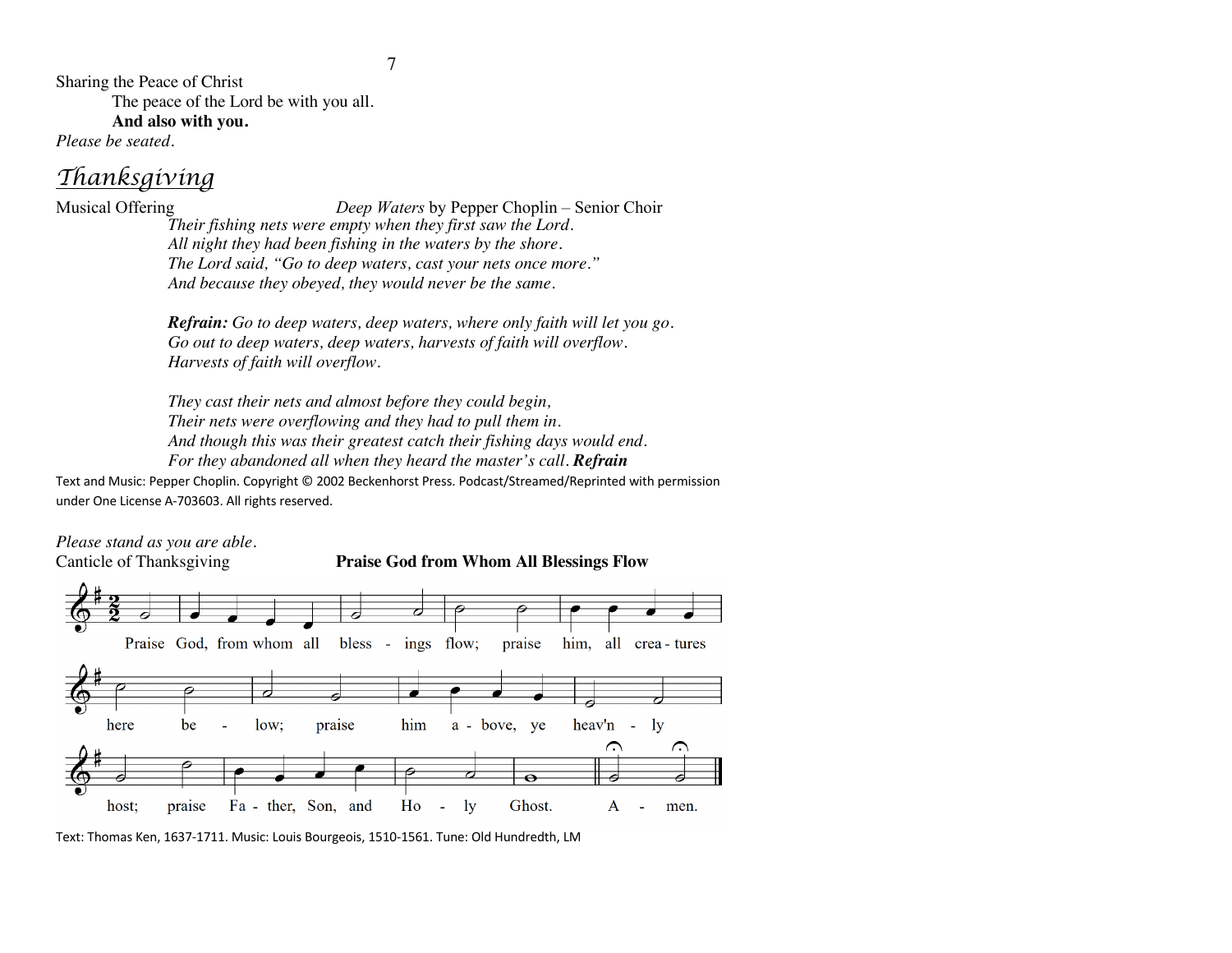#### **Thanksgiving for the Word**

Praise and thanks to you, holy God, for by your Word you made all things: you spoke light into darkness, called forth beauty from chaos, and brought life into being. For your Word of life, O God,

#### **we give you thanks and praise.**

By your Word you called your people Israel to tell of your wonderful gifts: freedom from captivity, water on the desert journey, a pathway home from exile, wisdom for life with you. For your Word of life, O God,

#### **we give you thanks and praise.**

Through Jesus, your Word made flesh, you speak to us and call us to witness: forgiveness through the cross, life to those entombed by death, the way of your self-giving love. For your Word of life, O God,

#### **we give you thanks and praise.**

Send your Spirit of truth, O God; rekindle your gifts within us: renew our faith, increase our hope, and deepen our love, for the sake of a world in need. Faithful to your Word, O God, draw near to all who call on you; through Jesus Christ, our Savior and Lord, to whom, with you and the Holy Spirit, be honor and glory forever.

#### **Amen.**

Lord's Prayer

Gathered into one by the Holy Spirit, let us pray as Jesus taught us.

**Our Father in heaven, hallowed be your name,** 

**your kingdom come, your will be done,** 

**on earth as in heaven.**

**Give us today our daily bread.** 

**Forgive us our sins** 

**as we forgive those who sin against us.** 

**Save us from the time of trial and deliver us from evil.**

**For the kingdom, the power,** 

**and the glory are yours, now and forever. Amen.**

## *Sending*

#### **Blessing**

Go forth as children of the light. Shine forth in the darkness. Let the Gospel become flesh in you, and may the love, peace, and joy of Christ radiate from your life. The blessings of God the Father, Son and Holy Spirit be upon you and remain with you forever.

**Amen.**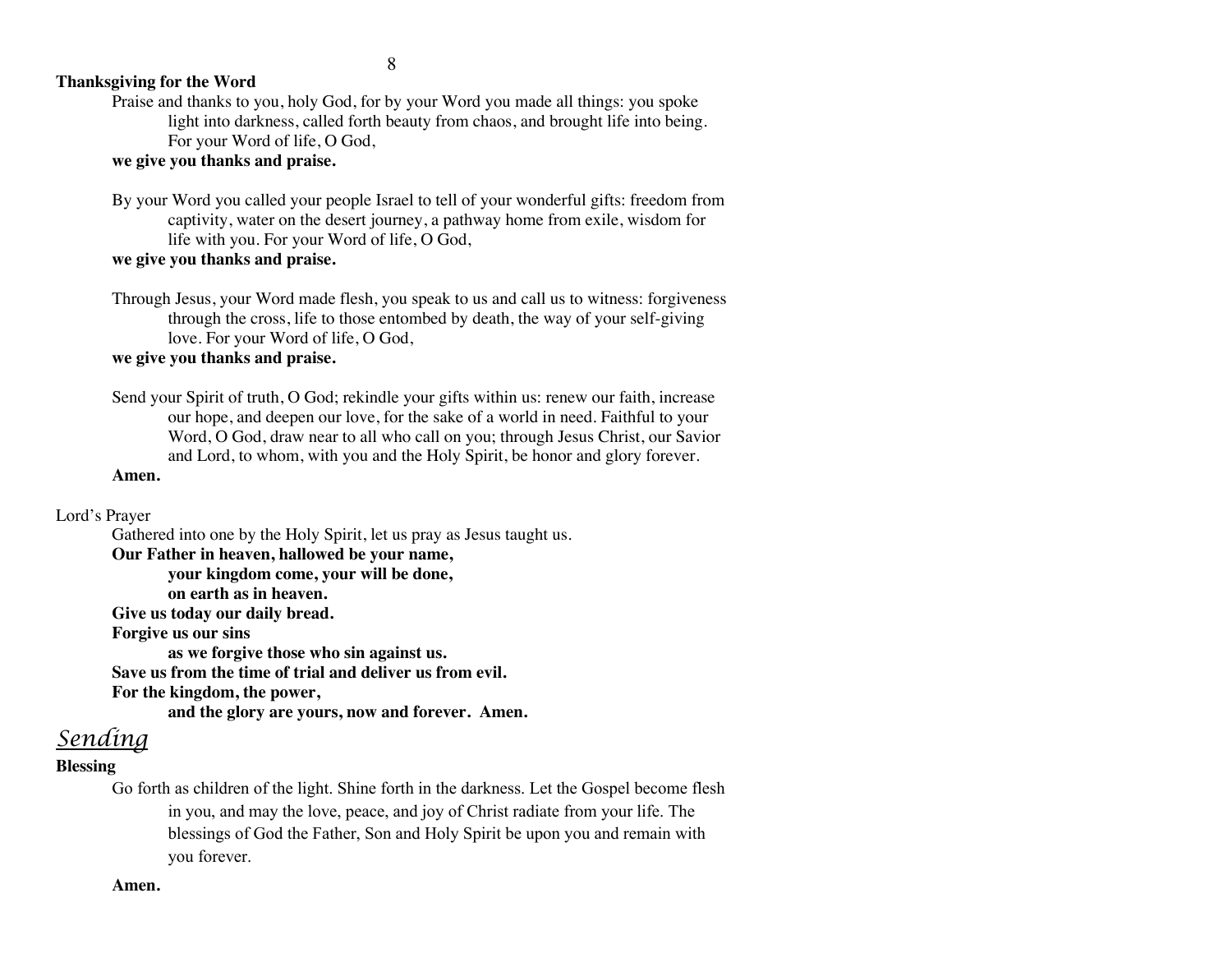Sending Song **#548 Rise, O Church, like Christ Arisen**



Text: Susan Palo Cherwien, 1953-2021. © 1997 Susan Cherwien, Augsburg Fortress. Music: Music: Timothy J. Strand, b. 1958. Tune: Surge Ecclesia 87 87 87. © 1997 Augsburg Fortress. Podcast/Streamed/Reprinted with permission under One License A-703603. All rights reserved.

Dismissal

Go forth as light into the world, rejoicing in the power of the Holy Spirit. **Thanks be to God.**

Postlude

9